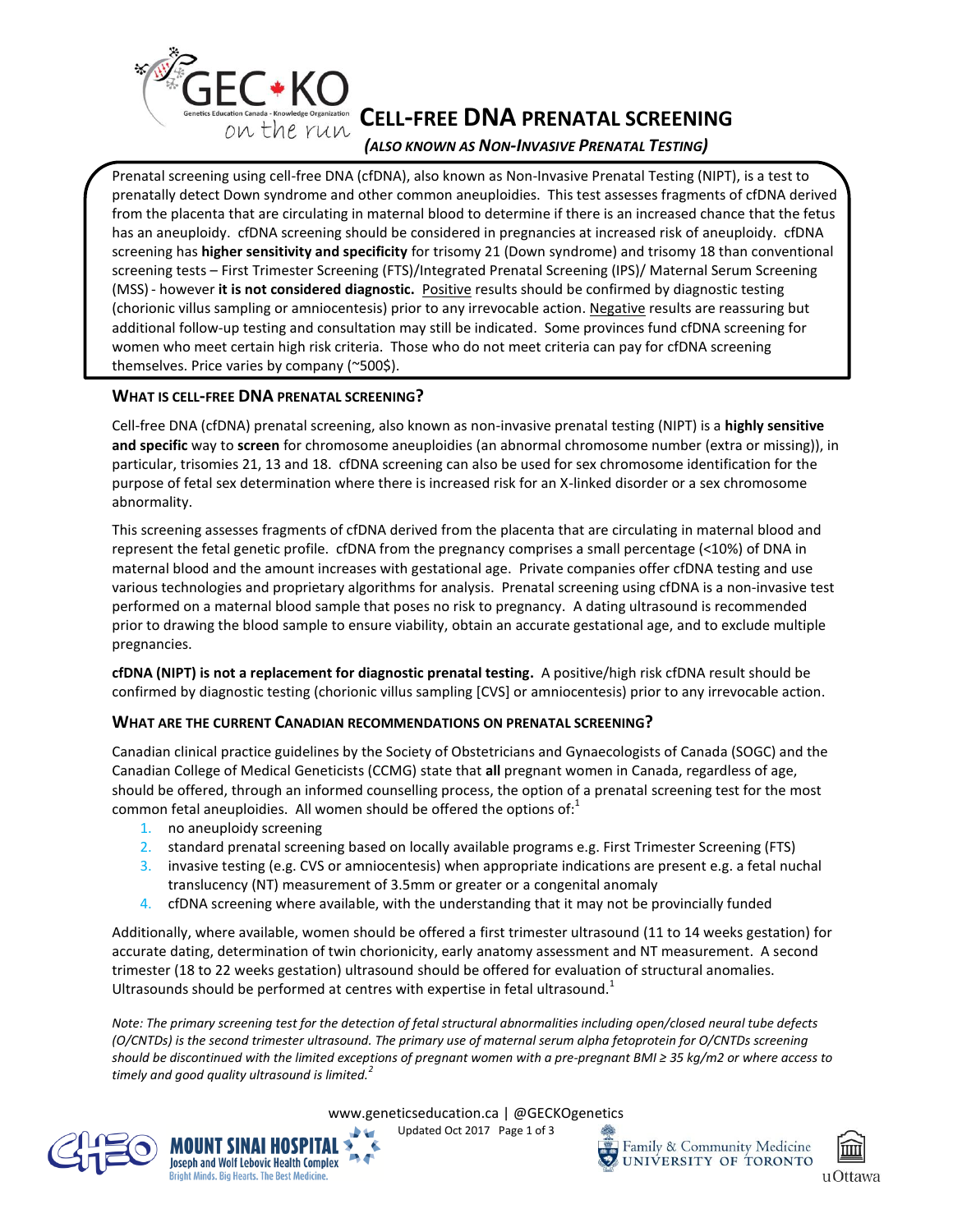

## **RED FLAGS TO CONSIDER OFFERING CFDNA SCREENING AND/OR GENETIC CONSULTATION**

Evidence supports screening by cfDNA in women determined to be at high risk of having a fetus with certain aneuploidies (trisomies 21, 13 and 18, and X and Y detection). Some provinces and territories offer funded cfDNA screening, in a contingent model, to women deemed to be at increased risk to have a baby with one of the specified aneuploidies. Eligibility criteria vary by province. See [www.geneticseducation.ca](http://www.geneticseducation.ca/) or contact [your local](http://gecko-cegco.ca/genetics-centres/canada/canadian_clinics/)  [genetics centre](http://gecko-cegco.ca/genetics-centres/canada/canadian_clinics/) for updates on provincial criteria. In general, red flags for women considered to be at increased risk are those who:

- $\triangle$  Are of advanced maternal age, defined as 40 years of age or older at EDB
- **W** Have an abnormal serum screen i.e. FTS/IPS/MSS
- $\bullet$  Have a fetal nuchal translucency (NT) measurement of 3.5mm or greater
- $\blacklozenge$  Have had a previous pregnancy or child with trisomy 21, 13 or 18
- $\sim$  Have fetal congenital anomalies on ultrasound highly suggestive of trisomy 21, 13 or 18
- $\blacklozenge$  Have multiple soft markers<sup>1,3</sup> on ultrasound which are highly suggestive of a specific aneuploidy
- $\lambda$  Are at risk of carrying a male fetus with an X-linked condition (cfDNA screening would be used for sex determination)

As each prenatal genetics centre has variable referral criteria and practice, abnormalities seen on ultrasound (e.g. congenital anomalies, NT ≥ 3.5mm or other soft markers) should be discussed with [your local genetics centre](http://gecko-cegco.ca/genetics-centres/canada/canadian_clinics/) to decide whether a referral is appropriate, whether cfDNA screening could be offered first, or if additional testing should be considered.

### **WHAT DOES THE TEST RESULT MEAN?**

Depending on the company, results may be worded as: positive/negative; aneuploidy detected/no aneuploidy detected/aneuploidy suspected/borderline value; or high risk/low risk.

**If the result is negative/low risk**, this is reassuring. Your patient should still be offered:

- fetal ultrasounds, optimally one between 11 and 14 weeks and one between 18 and 22 weeks as described in *WHAT ARE THE CURRENT CANADIAN RECOMMENDATIONS PRENATAL SCREENING?*
- depending on the reason your patient had cfDNA screening, in some circumstances a referral for genetic and/or maternal fetal medicine consultation may still be offered for discussion of additional testing and/or follow up (e.g. a detailed ultrasound, fetal echocardiogram and additional genetic investigations would be offered for an ultrasound finding of an  $NT \geq 3.5mm$ )

**If the result is positive/high risk,** follow-up genetic counselling is indicated and confirmation by diagnostic testing should be offered. The SOGC/CCMG recommendations are that **no irrevocable obstetrical decisions should be made in pregnancies with abnormal cfDNA results without confirmatory invasive testing<sup>1</sup>** (CVS or amniocentesis) as false positive results do occur.

**If there is no result**, the laboratory will often request that a second blood sample is drawn and the test repeated at no extra cost. This may occur in about 1-5% of cases<sup>4</sup>. Possible reasons are technical issues e.g. a poor sample or quality assessment failure, and most often low fetal fraction (*amount of fetal cfDNA relative to mother's)* which is influenced by a number of factors such as early gestational age, high maternal BMI, or fetal aneuploidy<sup>4,5,6</sup>. If the result is still not interpretable, due to an increased aneuploidy risk, genetic counselling may be considered and invasive testing may be offered.

### **WHAT ARE THE BENEFITS OF CFDNA SCREENING?**

- **Increased accuracy:** With higher sensitivity and lower false positive rates as compared to conventional prenatal screening, fewer women are expected to undergo invasive diagnostic testing associated with risk of miscarriage. A meta-analysis reviewing clinical validation and implementation studies found that in singleton pregnancies the detection rate (DR) and false positive rate (FPR) were<sup>5</sup>:
	- o DR: 99% and FPR: 0.1% for trisomy 21
	- o DR: 96% and FPR: 0.1% for trisomy 18
	- o DR: 91% and FPR: 0.1% for trisomy 13

MOUNT SINAI HOSPITAL >

Joseph and Wolf Lebovic Health Complex **Bright Minds, Big Hearts, The Best Medicine** 

o DR: 90% and FPR: 0.2% for Turner syndrome (monosomy X)

ÌА.



Updated Oct 2017 Page **2** of **3**